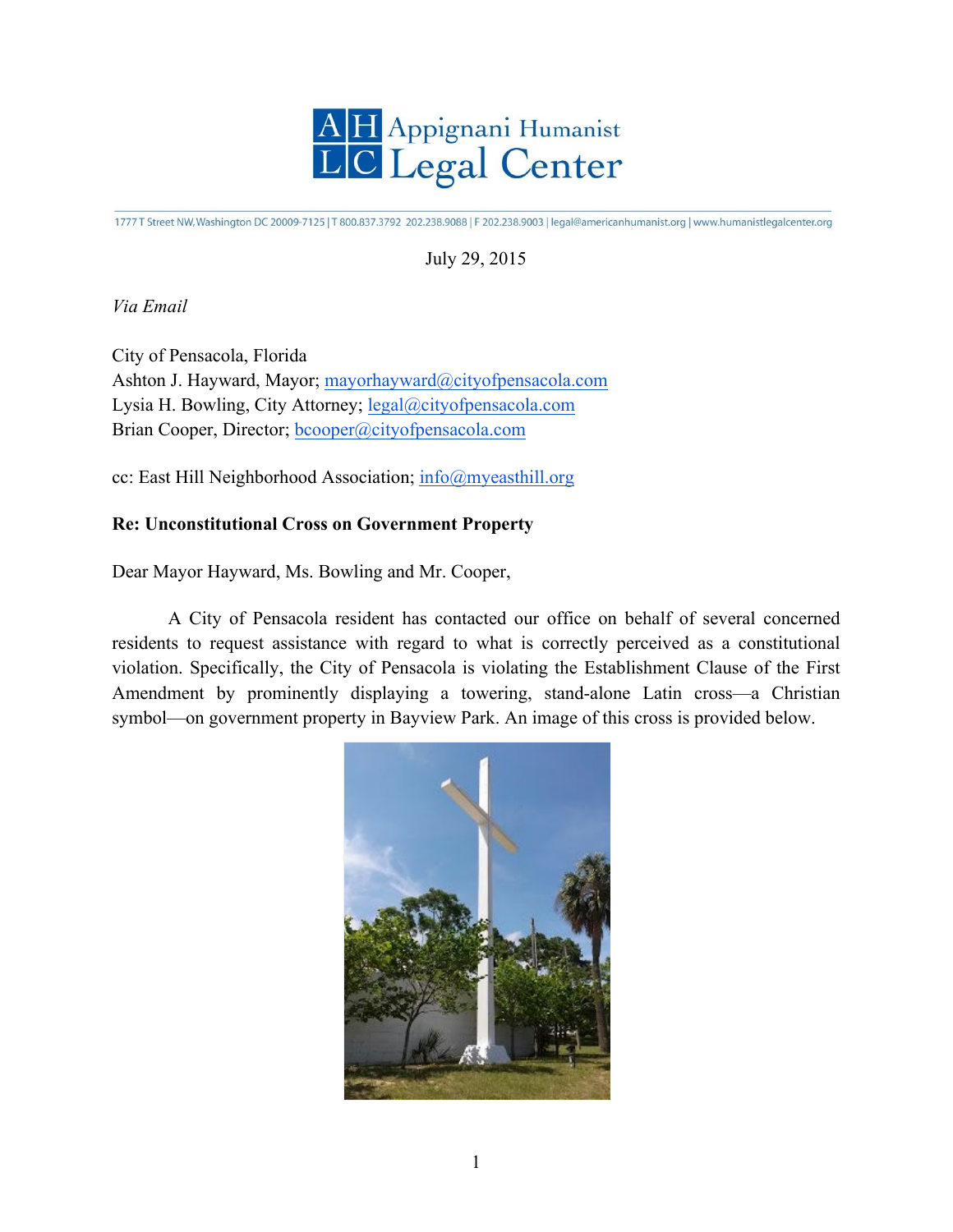Because this cross violates the Establishment Clause, we hereby demand that the City promptly remove it to private property, and if the City does not, our organization will pursue the matter through litigation in federal court.

The American Humanist Association (AHA) is a national nonprofit organization with over 460,000 supporters and members across the country, including many in Florida. The mission of AHA's legal center is to protect one of the most fundamental principles of our democracy: the constitutional mandate requiring a separation of church and state. Our legal center includes a network of cooperating attorneys from around the country, including Florida, and we have litigated constitutional cases in state and federal courts from coast to coast.

The First Amendment's Establishment Clause "commands a separation of church and state." *Cutter v. Wilkinson*, 544 U.S. 709, 719 (2005). It specifically commands that a city "'pursue a course of neutrality toward religion'" despite a community's "'historical acceptance'" of a particular religious monument on public property. *ACLU v. Rabun Cnty. Chamber of Commerce, Inc.*, 698 F.2d 1098, 1111 (11th Cir. 1983) (quoting *School District of Abington Township v. Schempp*, 374 U.S. 203 (1963)) (cross placed in a state park violated the Establishment Clause). Not only must the government not advance, promote, affiliate with, or favor any particular religion, it "'may not favor religious belief over disbelief.'" *Cnty. of Allegheny v. ACLU*, 492 U.S. 573, 593, 610 (1989) (citation omitted). The City's Christian cross prominently displayed on government property violates the Establishment Clause as it strongly affiliates the government with religion and Christianity specifically, while sending a stigmatic message to non-Christians that they are outsiders, unwelcome in their own community. *See id.* at 606-07 ("the [Establishment] Clause forbids a city to permit the permanent erection of a large Latin Cross"); *id.* at 661 (Kennedy, J., concurring and dissenting in part) (same).

Federal courts have been virtually unanimous in holding that a government display of the cross is unconstitutional, including the Eleventh Circuit and Florida District Courts. *See, e.g., ACLU v. Rabun County Chamber of Commerce, Inc.*, 698 F.2d 1098 (11th Cir. 1983) (war memorial cross unconstitutional); *Am. Atheists, Inc. v. City of Starke*, No. 3:05-cv-977-J-16MMH, 2007 U.S. Dist. LEXIS 19512, at \*14 (M.D. Fla. March 19, 2007) (cross on city water tower unconstitutional); *Mendelson v. St. Cloud*, 719 F. Supp. 1065 (M.D. Fla. 1989) (cross on government building unconstitutional); *Trunk v. City of San Diego*, 629 F.3d 1099, 1066 (9th Cir. 2011), *cert. denied*, 132 S. Ct. 2535 (2012); *Am. Atheists, Inc. v. Duncan*, 616 F.3d 1145, 1162 (10th Cir. 2010), *cert. denied*, 132 S. Ct. 12 (2011) (individualized memorial crosses for state troopers on public roadside unconstitutional); *Carpenter v. City & County of San Francisco*, 93 F.3d 627, 630 (9th Cir. 1996); *Separation of Church & State Comm. v. City of Eugene*, 93 F.3d 617, 620 (9th Cir. 1996) (war memorial cross in public park unconstitutional); *Robinson v. City of Edmond*, 68 F.3d 1226, 1232 (10th Cir. 1995) (cross on city seal unconstitutional); *Ellis v. La Mesa*, 990 F.2d 1518, 1525 (9th Cir. 1993) (three separate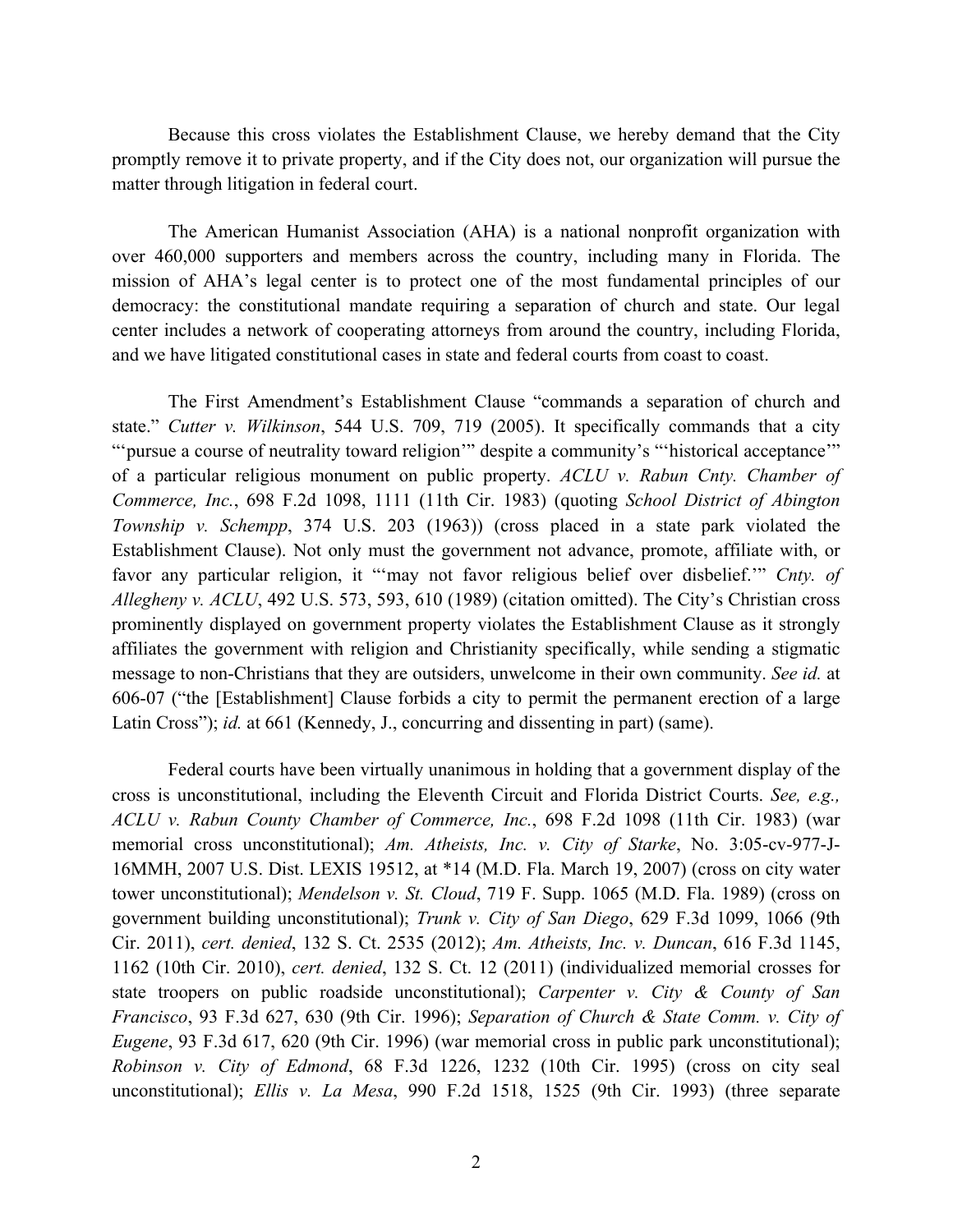government cross displays unconstitutional); *Gonzales v. North Township of Lake County*, 4 F.3d 1412, 1418 (7th Cir. 1993) (war memorial crucifix in public park unconstitutional); *Harris v. City of Zion*, 927 F.2d 1401, 1414 (7th Cir. 1991) (cross on city seal unconstitutional); *ACLU v. City of St. Charles*, 794 F.2d 265 (7th Cir. 1986) (lighted cross on government building unconstitutional); *Friedman v. Board of County Commissioners*, 781 F.2d 777, 782 (10th Cir. 1985) (en banc) (cross on city seal unconstitutional); Gilfillan v. City of Philadelphia, 637 F.2d 924, 930 (3d Cir. 1980) (platform containing a 36-foot-tall cross unconstitutional); *Am. Humanist Ass'n v. City of Lake Elsinore*, No. 5:13-cv-00989-SVX-OPx, 2014 U.S. Dist. LEXIS 25180, at \*23-24 (C.D. Cal. February 25, 2014) (city monument displaying cross headstone markers held unconstitutional); *Cabral v. City of Evansville*, 958 F. Supp. 2d 1018, 1029 (S.D. Ind. 2013) ("Accordingly, the City is hereby PERMANENTLY ENJOINED from permitting the erection of the display as described and referred to herein as 'Cross the River' within the Riverfront area."); *ACLU v. City of Stow*, 29 F. Supp. 2d 845 (N.D. Ohio 1998) (cross on city seal unconstitutional); *Granzeier v. Middleton*, 955 F. Supp. 741, 746 (E.D. Ky. 1997), *aff'd*, 173 F.3d 568 (6th Cir. 1999) (sign containing a 4-inch-high crucifix unconstitutional); *Jewish War Veterans v. U.S.*, 695 F. Supp. 3 (D.D.C. 1988) (war memorial cross on military base unconstitutional); *ACLU v. Mississippi State General Services Admin.*, 652 F. Supp. 380, 382 (S.D. Miss. 1987) (illuminated cross on state owned-building unconstitutional); *Libin v. Greenwich*, 625 F. Supp. 393, 399 (D. Conn. 1985) (3-by-5 foot cross on firehouse unconstitutional); *Greater Houston Chapter of ACLU v. Eckels*, 589 F. Supp. 222 (S.D. Tex. 1984), *reh'g denied*, 763 F.2d 180 (5th Cir. 1985) (war memorial containing crosses and Star of David in public park unconstitutional); *Fox v. City of Los Angeles*, 22 Cal.3d 792 (1978) (cross on city hall unconstitutional). *See also Allegheny*, 492 U.S. at 606-07 (explaining that there is "no doubt, '. . . that the [Establishment] Clause forbids a city to permit the permanent erection of a large Latin cross . . . because such an obtrusive year-round religious display would place the government's weight behind an obvious effort to proselytize on behalf of a particular religion.'").

To comply with the Establishment Clause, a government practice must pass the *Lemon* test,<sup>1</sup> pursuant to which it must: (1) have a secular purpose; (2) not have the effect of advancing or endorsing religion; and (3) not foster excessive entanglement with religion. *Id.* at 592. Government action "violates the Establishment Clause if it fails to satisfy any of these prongs." *Edwards v. Aguillard*, 482 U.S. 578, 583 (1987). *See also Am. Atheists, Inc. v. City of Starke*, 2007 U.S. Dist. LEXIS 19512, \*14 (M.D. Fla. 2007) (in "religious-symbol cases, the Supreme Court has applied the analysis outlined in *Lemon*").

<sup>&</sup>lt;sup>1</sup> The test is derived from *Lemon v. Kurtzman*, 403 U.S. 602, 612 (1971).

<sup>2</sup> *See also Robinson*, 68 F.3d at 1232 ("The religious significance and meaning of the Latin or Christian cross are unmistakable."); *Gonzales*, 4 F.3d at 1418 ("we are masters of the obvious, and we know that the crucifix is a Christian symbol . . . In fact, the crucifix is arguably the quintessential Christian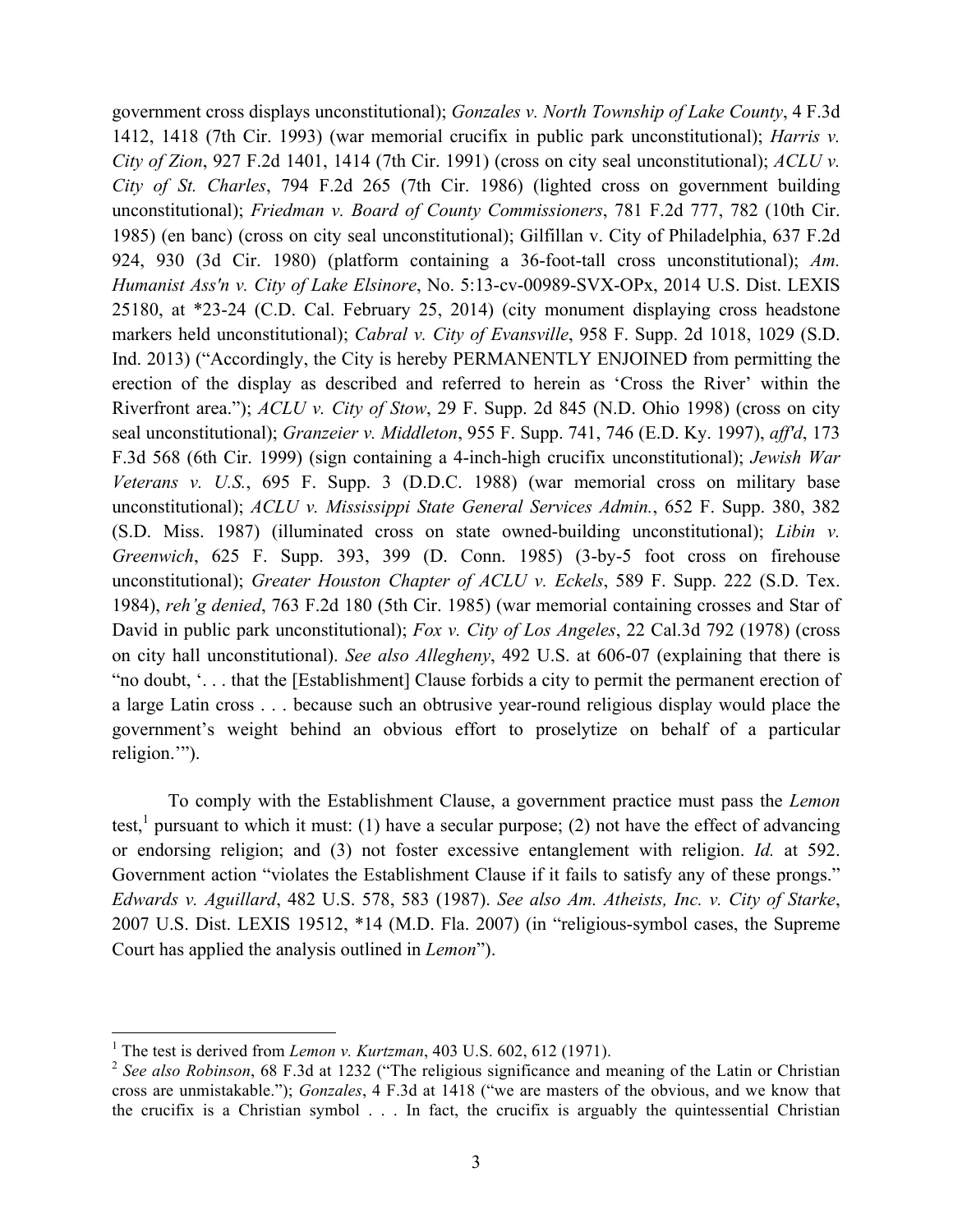The courts have held government cross displays unconstitutional even when: (1) the crosses were memorial roadside grave markers for individual fallen troopers, *Duncan*, 616 F.3d at 1162; (2) where the cross was longstanding, *e.g.*, *Trunk*, 629 F.3d at 1110, *Gonzales v. North Twp. of Lake Cnty.*, 4 F.3d 1412 (7th Cir. 1993); (3) where the cross was used to promote tourism, *e.g.*, *Rabun*, 698 F.2d 1098 (11th Cir. 1983); *see also Gilfillan v. City of Philadelphia*, 637 F.2d 924 (3d Cir. 1980); (4) when the crosses accurately replicate a World War II tombstone, *Am. Humanist Ass'n v. City of Lake Elsinore*, 2014 U.S. Dist. LEXIS 25180 (C.D. Cal. Feb. 25, 2014); (5) serve as a historical landmark, *City of Eugene*, 93 F.3d 617, 620 (9th Cir. 1996); *Ellis*, 990 F.2d at 1525; *Mendelson v. St. Cloud*, 719 F. Supp. 1065 (M.D. Fla. 1989); (6) have independent historical significance, *Carpenter*, 93 F.3d at 630; *Harris*, 927 F.2d at 1414 (7th Cir. 1991); and (7) include other secular and patriotic symbols, *Lake Elsinore*, 2014 U.S. Dist. LEXIS 25180, or Stars of David, *ACLU v. Eckels*, 589 F. Supp. 222 (S.D. Tex. 1984).

Binding caselaw leaves no room for doubt that the City's cross must be removed. The Eleventh Circuit in *Rabun* specifically held that a cross displayed in a public park violated the Establishment Clause and ordered its removal. 698 F.2d at 1111. The cross had been in that location for two decades. *Id.* at 1101-02. The cross was popular in the community and the site of the Annual Easter Sunrise Service. *Id.* A group of concerned individuals sued to enjoin the placement of the cross on public land and won in both the district court and then the Eleventh Circuit on appeal because the "maintenance of the cross in a state park violates the Establishment Clause of the First Amendment." *Id.* at 1111.

Two U.S. District Courts in Florida have also held cross displays on government property unconstitutional, ordering their removal. *Starke*, 2007 U.S. Dist. LEXIS 19512, at \*16-21; *Mendelson*, 719 F. Supp. at 1069-70. In *Starke*, aCity owned and operated a public water tower that had a lit cross affixed to it. 2007 U.S. Dist. LEXIS 19512, at \*5. The court held the cross violated the Establishment Clause. *Id.* at \*21. In *Mendelson*, a Latin cross was donated to a city as a gift and was placed on top of its water tower. 719 F. Supp. at 1066-67. The city argued that the cross was a "landmark for citizens and others," and was an object that made some citizens feel at "home." *Id.* However, the courts in both of these cases explicitly cited and followed the precedent set in *Rabun*, as all District Courts are obligated to do in Florida, and found that the placement of a cross on government-owned property violated the Establishment Clause. *Id.* at 1069-70; *Starke*, 2007 U.S. Dist. LEXIS 19512, at \*21.

Turning to the facts here, the City's stand-alone Latin cross unquestionably violates the Establishment Clause pursuant to *each* prong of the *Lemon* test. "There is no question that the Latin cross is a symbol of Christianity, and that its placement on public land . . . violates the Establishment Clause." *Eugene*, 93 F.3d at 620. *See also Mendelson*, 719 F. Supp. at 1069 ("[A] cross has always been a symbol of Christianity, and *it has never had* any secular purpose.") (emphasis added).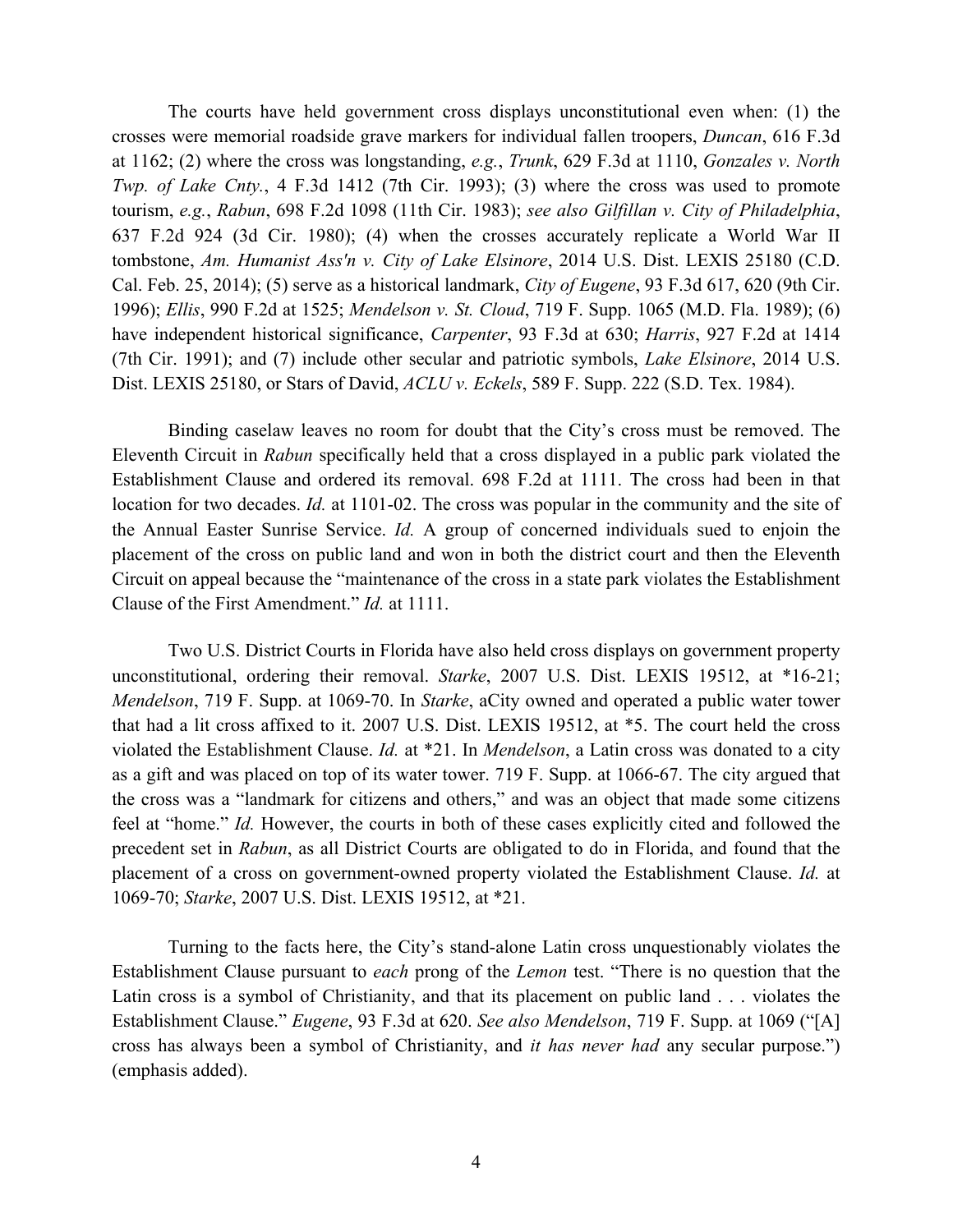Where, as here, the government promotes an "intrinsically religious" display, such as a cross, it "cannot meet the secular purpose prong" of the *Lemon* test. *Jager v. Douglas County School Dist.*, 862 F. 2d 824, 829-30 (11th Cir. 1989). *See also Stone v. Graham*, 449 U.S. 39, 41 (1980) (holding that "[t]he Ten Commandments are undeniably a sacred text in the Jewish and Christian faiths, and no legislative recitation of a supposed secular purpose can blind us to that fact."); *Jaffree v. Wallace*, 705 F.2d 1526, 1534-35 (11th Cir. 1983), *aff'd* 472 U.S. 38 (1985); *N.C. Civil Liberties Union v. Constangy*, 947 F.2d 1145, 1150 (4th Cir. 1991). When the government utilizes "religious symbols . . . its ability to articulate a secular purpose becomes the crucial focus under the Establishment Clause." *Rabun*, 698 F.2d at 1110 (Latin cross in public park held unconstitutional under *Lemon*) (internal footnote omitted). "Several courts—including the Supreme Court—have noted that the presence of patently religious symbols, such as the Latin cross, suggest that the purpose of erecting a monument is religious motivated." *Lake Elsinore*, 2013 U.S. Dist. LEXIS 188202, \*36.

Federal courts, including the Eleventh Circuit, have uniformly recognized that the "cross is a universally recognized symbol of Christianity." *Rabun*, 698 F.2d at 1103; *Trunk*, 629 F.3d at 1110-11 (citing *Buono v. Norton*, 371 F.3d 543, 544-45 (9th Cir. 2004); *Eugene*, 93 F.3d at 620; *Carpenter*, 93 F.3d at 630; *Ellis*, 990 F.2d at 1525-27).<sup>2</sup>

As such, the courts have made it clear that the government has no secular purpose in displaying the cross on its property. *See Rabun*, 698 F.2d at 1110-11 ("even if the . . . purpose for constructing the cross was to promote tourism, this . . . would not have provided a sufficient basis for avoiding conflict with the Establishment clause" as secular means were available); *Gonzales*, 4 F.3d at 1421 (the court could find "no secular purpose served by a crucifix"); *Harris*, 927 F.2d at 1414 (small cross on city logo); *City of Lake Elsinore*, 2014 U.S. Dist. LEXIS 25180, at \*23-24; *City of Starke*, 2007 U.S. Dist. LEXIS 19512, at \*14; *Eckels*, 589 F. Supp. 222 (war memorial cross); *Gilfillan*, 637 F.2d at 930 (platform containing a 36-foot-tall cross); *Mendelson*, 719 F. Supp. at 1069 (the cross is "unmistakably a universal symbol of Christianity, and it [therefore] has no secular purpose."); *Mississippi State*, 652 F. Supp. at 382 ("it is clear that the overriding and motivating purpose of the display is to convey a message of endorsement of the Christian religion."); *Libin*, 625 F. Supp. at 399 (explaining that "[b]ecause the cross has no meaning in the context of the celebration of Christmas except as religious symbol, there can be no secular purpose for including it in a Christmas display."); *Fox v. City of Los Angeles*, 22 Cal.3d 792 (1979) (cross on city hall had religious purpose).

<sup>2</sup> *See also Robinson*, 68 F.3d at 1232 ("The religious significance and meaning of the Latin or Christian cross are unmistakable."); *Gonzales*, 4 F.3d at 1418 ("we are masters of the obvious, and we know that the crucifix is a Christian symbol . . . In fact, the crucifix is arguably the quintessential Christian symbol."); *City of St. Charles*, 794 F.2d at 271 ("It is, indeed, the principal symbol of Christianity . . . When prominently displayed on a [government property] . . . the cross dramatically conveys a message of governmental support for Christianity, whatever the intentions of those responsible for the display may be."); *Friedman*, 781 F.2d at 782 (government's prominent use of seal bearing Latin cross "conveys a strong impression to the average observer that Christianity is being endorsed").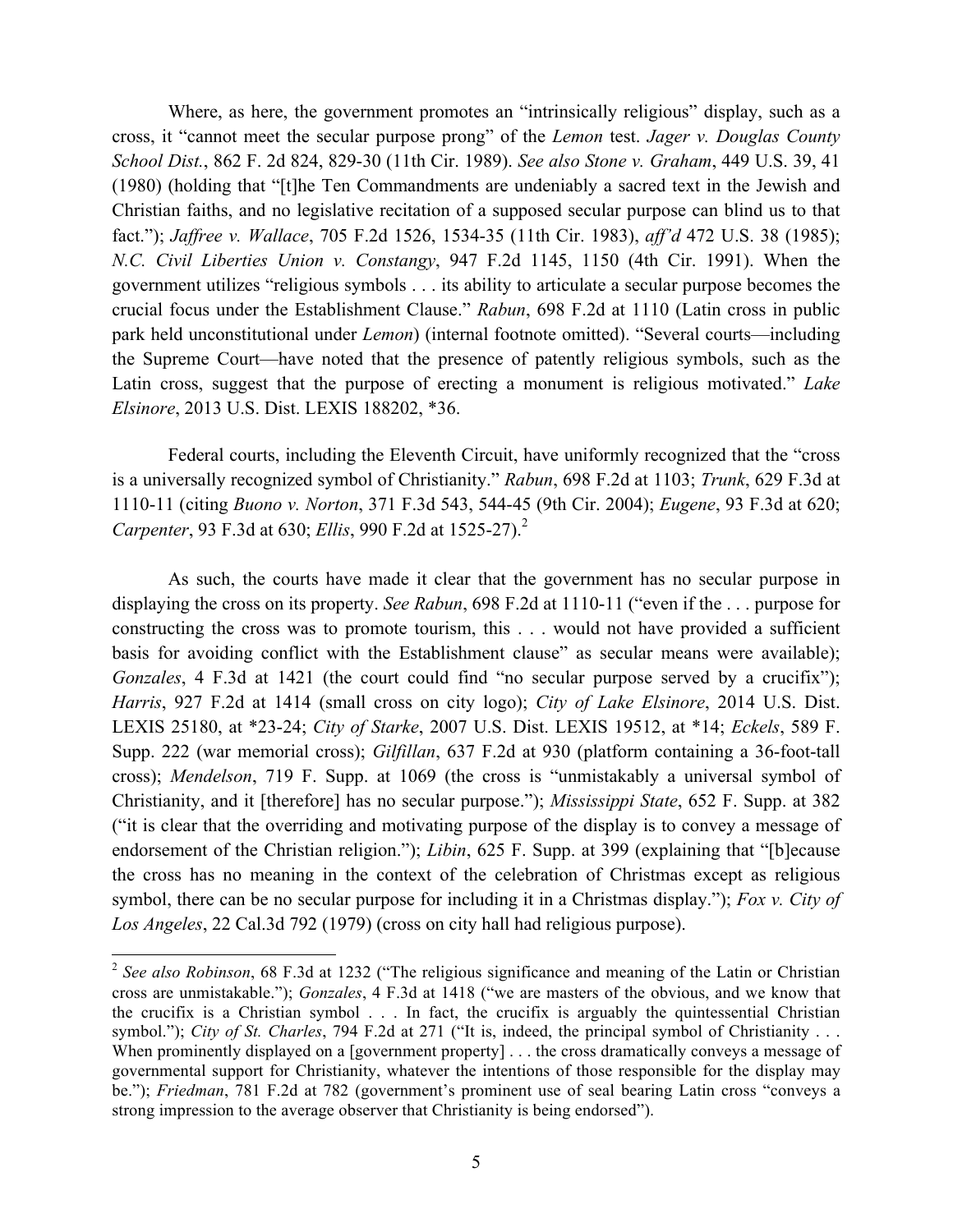Here, as in the many cases cited above, there is no secular purpose "for the display of the cross." *Mississippi State*, 652 F. Supp. at 383. Indeed, the "only purpose which can be ascribed to the display of the cross is to either advance or endorse the Christian religion." *Id.* And, if the government "intended by their official activity to create a display of singularly religious significance, then their action was illegal." *Id.*

The history of the cross underscores its religious purpose. The Eleventh Circuit was clear in *Rabun* that "the selection of an Easter deadline for completion of the cross, the decision to dedicate the cross at Easter Sunrise Services, and the several inspirational statements contained in the Chamber's press releases all point to the existence of a religious purpose." 698 F.2d at 1110-11. *See also Trunk*, 629 F.3d at 1121 ("[T]hat the effect of the symbols' presence is religious is evidenced by what the site has been used for since the [cross was] constructed [including Easter sunrise services]. There is nothing remotely secular about church worship." (quoting *Eckels*, 589 F. Supp. at 235)).

This cross is immediately juxtaposed to a platform that itself makes explicit reference to the major Christian holiday of Easter and the Easter Sunrise services for which this platform was intended. The platform and cross were both placed in that location during the same time period, and the news media and the City Council both referenced Easter Sunday services as the deadline and the event at which the dedication of a plaque located at these structures would occur. A local newspaper stated, "The new permanent platform at Bayview park will be completed for services, Joe Emmanuel, chairman of the Jaycee Easter Sunrise service committee, said Thursday." A member of the City Council stated, "I move that it be complied with, and that a plaque be furnished by the City, with dedication services to be held on next Easter at sunrise." This particular "history of this Cross only deepens its religious meaning" and purpose. *Trunk*, 629 F.3d at 1124. This history clearly casts "serious doubt on any argument that it was intended as a generic symbol, and not a sectarian one." *Id.* at 1124.

Such "'[p]ublic comments of [a display's] sponsors' is important evidence to consider in assessing government purpose." *Lake Elsinore*, 2014 U.S. Dist. LEXIS 25180, at \*24. *See McCreary*, 545 U.S*.* at 866 n.14; *Edwards*, 482 U.S. at 594-95; *Wallace*, 472 U.S. at 57-58; *Am. Atheists, Inc. v. City of Starke*, 2007 U.S. Dist. LEXIS 19512, \*14 (M.D. Fla. 2007). This includes the religious motivations of a display's private sponsors. *See Rabun*, 698 F.2d at 1111 (finding unconstitutional purpose based in part on "the several inspirational statements contained in the Chamber's press releases."); *Gonzales v. North Twp. of Lake Cnty.*, 4 F.3d 1412, 1418 (7th Cir. 1993); *Books v. City of Elkhart*, 235 F.3d 292, 303 (7th Cir. 2000) ("The participation of these influential members of several religious congregations makes it clear that the purpose for displaying the monument was [religious]"); *Cooper v. USPS*, 577 F.3d 479, 493-95 (2d Cir. 2009) (no secular purpose for "displaying [a Christian Church's] religious material"). The statements by the cross's sponsors here reveal an unyielding religious purpose.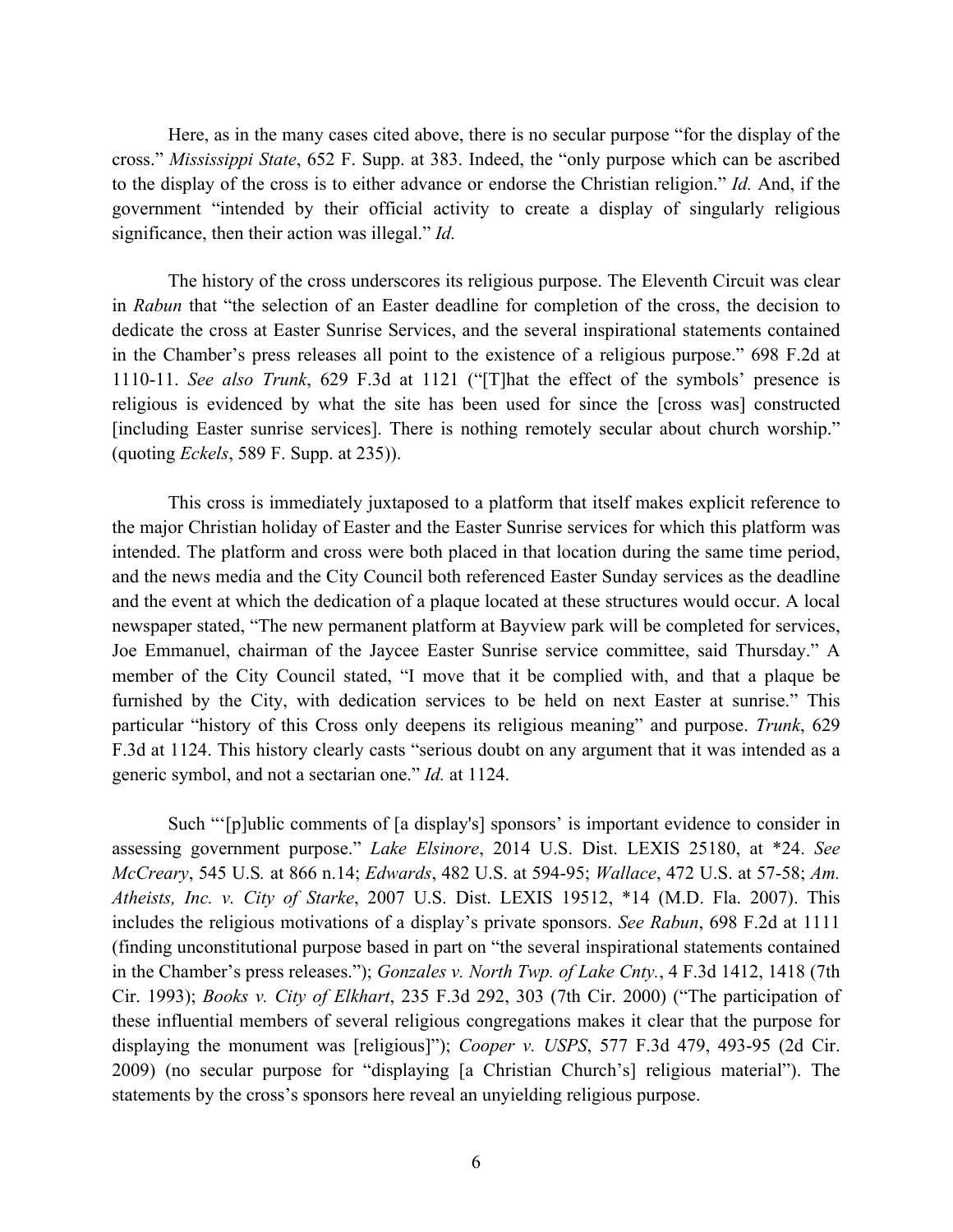No avowed governmental purpose can overcome the obvious religious purpose that the City's cross serves. The Supreme Court and the Eleventh Circuit have held that the purpose prong is also violated where, as here, the government uses inherently religious means to achieve ostensibly secular ends. "[A]ttempting to further an ostensibly secular purpose through avowedly religious means is considered to have a constitutionally impermissible purpose." *Holloman v. Harland*, 370 F.3d 1252, 1286 (11th Cir. 2004). The Eleventh Circuit in *Rabun* adopted this reasoning in holding that a memorial cross failed the purpose prong, explaining: "even if the . . . purpose for constructing the cross was to promote tourism, this alleged secular purpose would not have provided a sufficient basis for avoiding conflict with the Establishment Clause." 698 F.2d at 1111 (citations omitted).

Similarly, in *Mendelson*, a cross was given as a gift to a Florida city and was placed on the city's water tower. 719 F. Supp. at 1067. The city contended "that the cross has secular and historical value as a guidepost for fishermen and pilots and as a landmark." *Id.* at 1069-70. Yet the district court in Florida declared: "Even if the court found the City's purpose to be truly secular, a government may not 'employ religious means to reach a secular goal unless secular means are wholly unavailing.'" *Id.* (citation omitted).

The government "cannot overcome the first *Lemon* prong merely by articulating" some secular purpose. *Church of Scientology Flag Serv. v. City of Clearwater*, 2 F.3d 1514, 1527 (11th Cir. 1993). A display "in which an impermissible purpose predominates is invalid even if the legislative body was motivated in part by legitimate secular objectives." *Id. See Hall*, 630 F.2d at 1020-21.

Nor is it relevant that the cross may have been donated to the City by a private entity or by the Chamber of Commerce. *See Ellis v. City of La Mesa*, 990 F.2d 1518, 1520-25 (9th Cir. 1993) (finding "unpersuasive the fact that the cross was built and dedicated as a memorial to a private individual before being conveyed, in trust, nevertheless, to the County."). For instance, in *Rabun*, the Chamber of Commerce approved a plan for the erection of a cross on government land. 698 F.2d at 1101*.* The Chamber sought approval from the Georgia Department of Natural Resources (Department). The Chamber would take full responsibility for the fund-raising of both the construction and maintenance costs. *Id.* The Department merely approved. *Id.* In fact, after receiving a complaint, the Department ordered "the Chamber to remove the cross from state property." *Id.* at 1101-02. The court found the purpose prong violated based largely on the *Chamber's* "decision to dedicate the cross at Easter Sunrise Services, and the several inspirational statements contained in the *Chamber's press* releases." *Id.* at 1111 (emphasis added). The Eleventh Circuit specifically held that the Chamber's motives could be imputed for the following reasons: "The cross is located on state property. The state, acting through its Department of Natural Resources, initially approved the Chamber's project and later failed to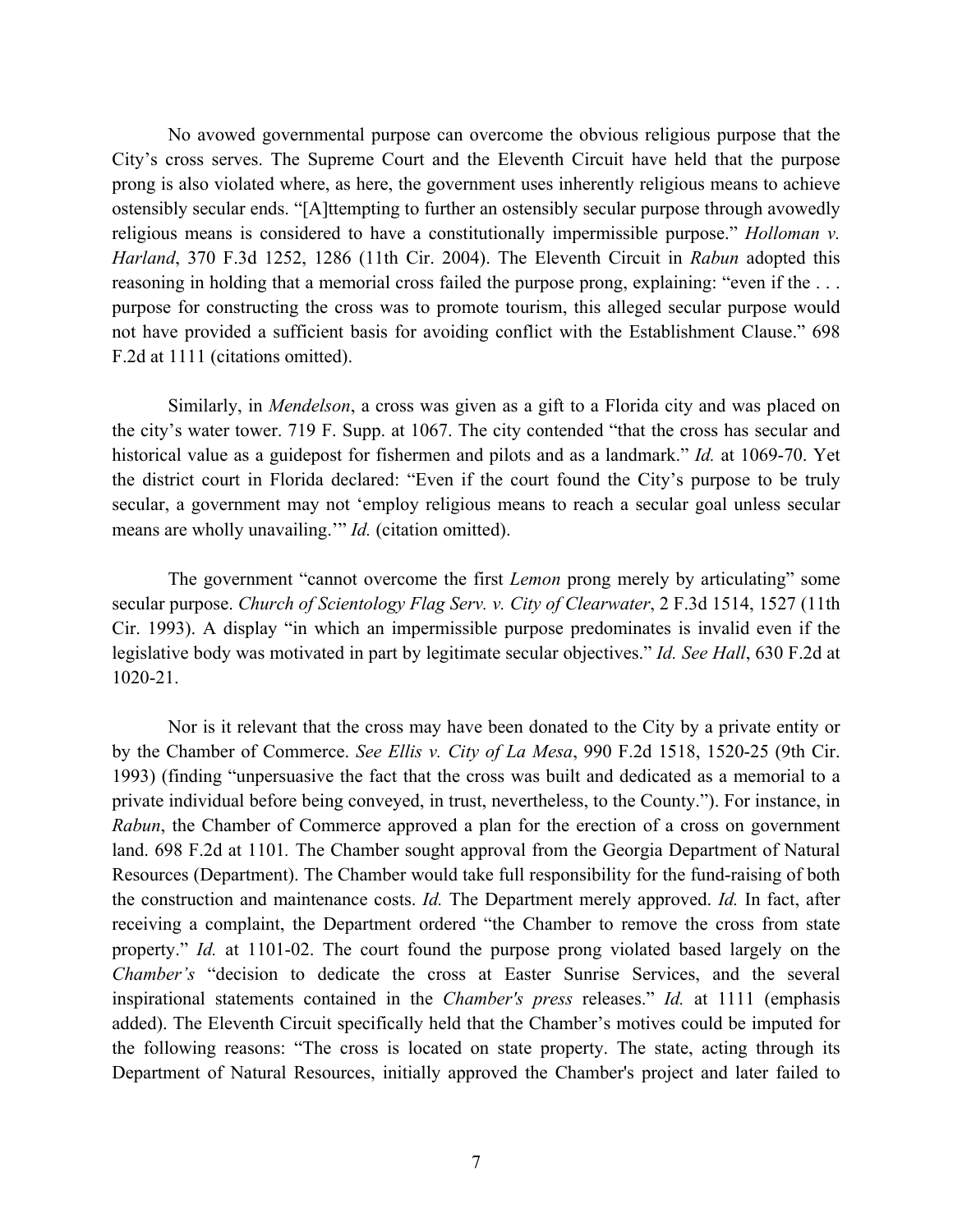require the Chamber to remove the cross. Under the now familiar principles of state action, the state's involvement with the cross is clearly sufficient [.]" *Id.* at 1109, n.19.<sup>3</sup>

In *Eugene*, the Ninth Circuit held that a concrete cross in a city park constituted an impermissible endorsement of Christianity, even though it also served as a war memorial. 93 F.3d 617. "The land was donated to the City . . . From the late 1930s to 1964, private individuals erected a succession of wooden crosses in the park, one replacing another as they deteriorated. In 1964, private individuals erected the cross at issue in th[e] litigation." *Id.* at 618. There, as here, "[m]emorial ceremonies were [] conducted by the American Legion" for many years. *Id.* at 625 n.9 (O'Scannlain J., concurring). The Ninth Circuit held that it "*clearly* represents governmental endorsement of Christianity[.]" *Id.* at 619 (emphasis added).

In *Murphy v. Bilbray*, 782 F. Supp. 1420, 1432 (S.D. Cal. 1991), *aff'd*, 990 F.2d 1518 (9th Cir. 1993), the court noted that the Mt. Helix cross "stood, unchallenged, on public property for a period of sixty-one years before this lawsuit was filed and, moreover, that the record in this case reveals few public expressions of opposition to the cross' presence." In the mid-1920's, "Cyrus Carpenter Yawkey and Mary Yawkey White placed a 36-foot Latin cross on the summit of Mount Helix on privately owned land." *Ellis*, 990 F.2d at 1520-21. The cross was "erected as a memorial" to their mother. *Id.* In 1929, they conveyed 3.2 acres, including the cross and an amphitheater, to San Diego County. *Id.* Despite its original private ownership and the fact it went unchallenged for 61 years, both the district court and the Ninth Circuit held the cross unconstitutional. *Id.* at 1525.

For the foregoing reasons, it is clear that the City's cross violates the Establishment Clause under the first prong of the *Lemon* test, without more.

But, regardless of the City's purpose for displaying the cross in Bayview Park, its placement there clearly fails *Lemon's* effect prong. The "effect prong asks whether, irrespective of government's actual purpose, the practice under review in fact conveys a message of endorsement or disapproval [of religion]." *Wallace v. Jaffree*, 472 U.S. 38, 56 n.42 (1985) (quotation marks omitted). The "prohibition against governmental endorsement of religion 'preclude[s] government from conveying or attempting to convey a message that religion or a particular religious belief is favored or preferred.'" *Allegheny*, 492 U.S. at 593 (citation omitted). Whether "the key word is 'endorsement' 'favoritism,' or 'promotion,' the essential principle remains the same. The Establishment Clause, at the very least, prohibits government from appearing to take a position on questions of religious belief[.]" *Id.* at 593-94. Even the "**mere appearance** of a joint exercise of authority by Church and State provides a significant symbolic

 $\overline{a}$ 

<sup>3</sup> *Cf. Am. Atheists, Inc. v. Duncan*, 616 F.3d 1145, 1160 n.12 (10th Cir. 2010) *cert. denied*, 132 S. Ct. 12 (2011) (it was irrelevant that "at least one, and perhaps several, of these [cross] memorials are located on private land").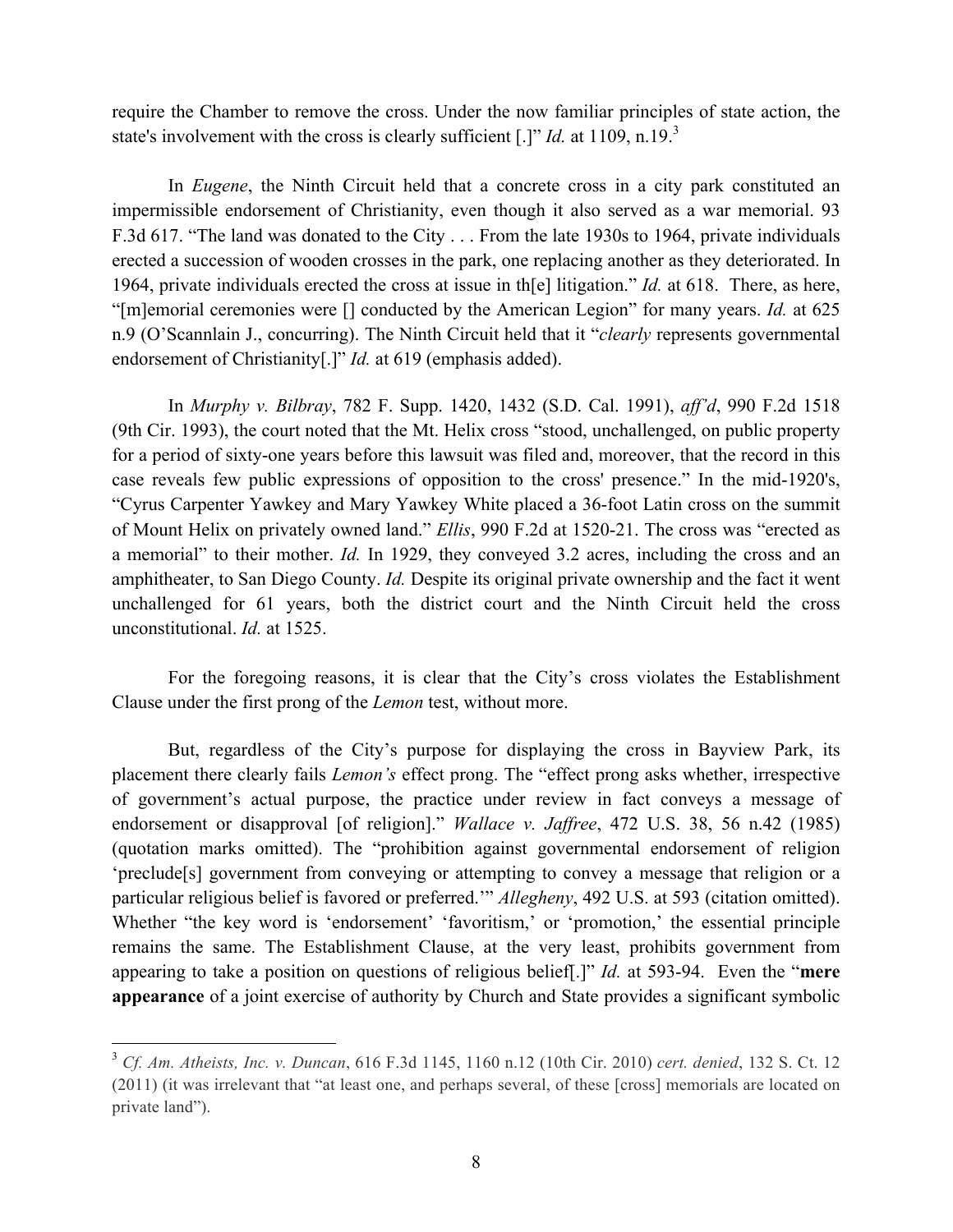benefit to religion," and, therefore, has the impermissible effect of advancing religion. *Larkin v. Grendel's Den*, 459 U.S. 116, 126-27 (1982). The Supreme Court has stated that:

an important concern of the effects test is whether the symbolic union of church and state effected by the challenged governmental action is sufficiently likely to be perceived by adherents of the controlling denominations as an endorsement, and by the nonadherents as a disapproval, of their individual religious choices.

*School Dist. v. Ball*, 473 U.S. 373, 390 (1985) (internal citation omitted). By way of example, in *Granzeier v. Middleton*, 955 F. Supp. 741, 746-47 (E.D. Ky. 1997), *aff'd*, 173 F.3d 568 (6th Cir. 1999), the court held that a government sign depicting a small (4-inch) "clip art" cross violated the Establishment Clause reasoning, "the sign could be, and was in fact, perceived by reasonably informed observers, to be a government endorsement of the Christian religion. The court accepts that this apparent endorsement was not intended, but this made no difference in the observer's perception."

The City's decision to maintain a cross at Bayview Park inevitably has the effect of advancing Christianity because this symbol is inherently religious. *See Rabun*, 698 F.2d at 1109. Numerous courts have likewise held that the government's display of a cross unconstitutionally endorses Christianity and thus fails the second prong of *Lemon*. <sup>4</sup> *See also Mendelson*, 719 F. Supp. at 1069 ("no federal case has ever found the display of a Latin cross on public land by a state or state subdivision to be constitutional."); *Jewish War Veterans*, 695 F. Supp. at 8 ("defendants are unable to cite a single federal case where a cross . . . has survived Establishment Clause scrutiny."); *Mississippi State,* 652 F. Supp. at 384-385 ("in no other federal case either before or since *Lynch v. Donnelly* has the public display of a cross by a state or subdivision thereof been found to be constitutional."). There "is *no question* that the Latin cross is a symbol of Christianity, and that its placement on public [property] . . . violates the Establishment Clause." *City of Eugene*, 93 F.3d at 620 (emphasis added). *See also City of St. Charles*, 794 F.2d at 271 ("[w]hen prominently displayed on [government property] . . . the cross dramatically conveys a message of governmental support for Christianity.").

The Eleventh Circuit made this point clear when it affirmed a ruling by the Northern District Court of Georgia, which found that a cross placed in the Black Rock Mountain State Park was "an obviously Christian emblem . . . [that] can have no other . . . effect but to further

<sup>4</sup> *See, e.g.*, *Trunk*, 629 F.3d at 1110-11; *Duncan*, 616 F.3d 1145 (individualized memorial crosses for state troopers on public roadside); *Eugene*, 93 F.3d 617 (war memorial cross erected by private group in public park); *Gonzales*, 4 F.3d 1412 (war memorial crucifix in public park); *City of Lake Elsinore*, 2014 U.S. Dist. LEXIS 25180; *Jewish War Veterans*, 695 F. Supp. 3 (memorial cross on military base); *Eckels*, 589 F. Supp. 222 (three crosses and Star of David war memorial in public park). *See also Allegheny*, 492 U.S. at 599 (using the display of a cross in a government building as the prototypical example of a display that would convey government "endorsement of Christianity"); *Carpenter*, 93 F.3d at 630; *Ellis*, 990 F.2d at 1525- 27.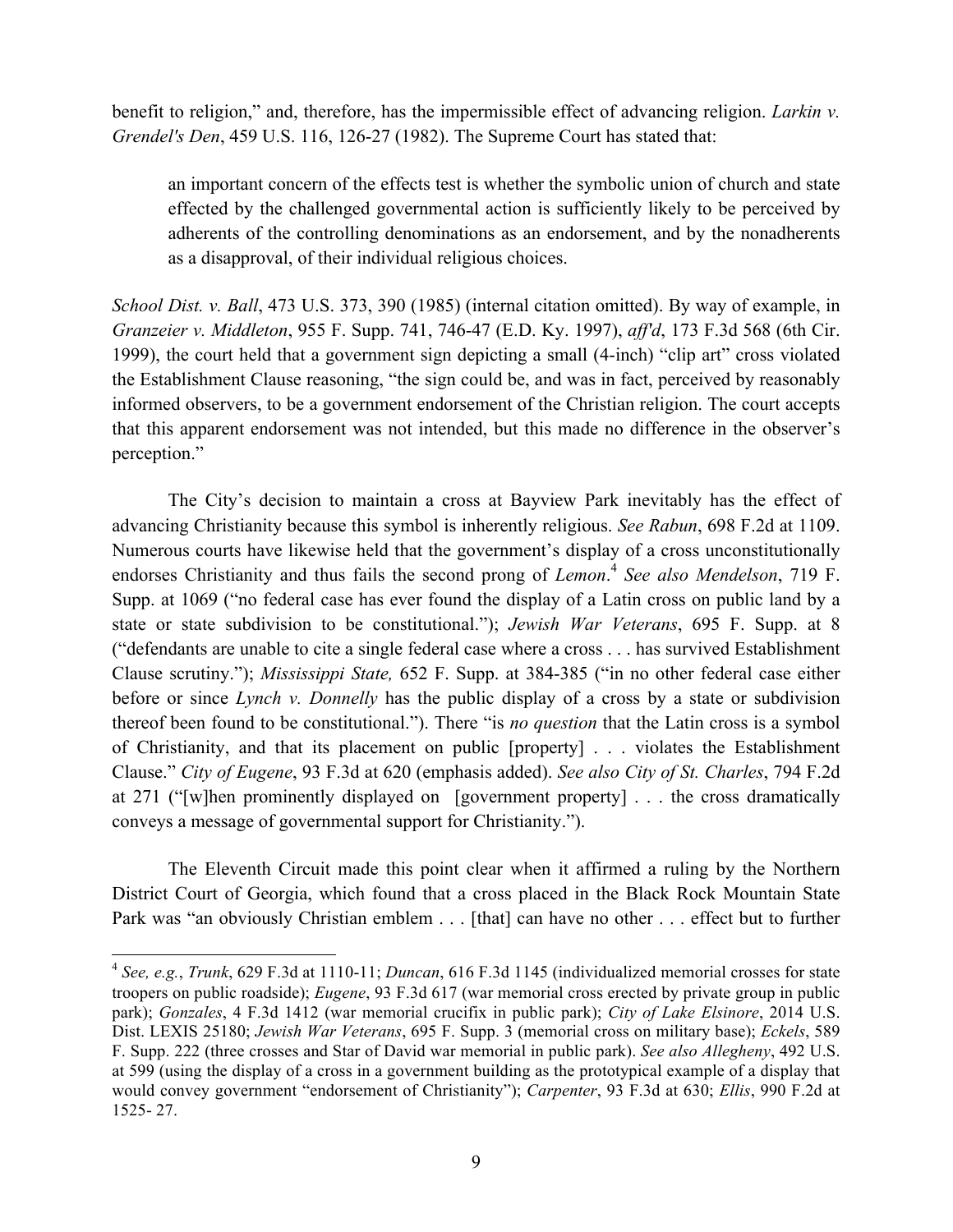the cause of the religion it symbolizes. It thus fails to pass constitutional muster under the second part of the test . . ." *ACLU v. Rabun County Chamber of Commerce, Inc.*, 510 F. Supp. 886 (N.D. Ga. 1981), *aff'd*, 698 F.2d 1098 (11th Cir. 1983).

There is no question that "a reasonable observer would perceive [the cross] as projecting a message of religious endorsement." *Trunk*, 629 F.3d at 1118. The "size and prominence of the Cross," which towers over Bayview Park, "evokes a message of aggrandizement" and "presents a strongly sectarian picture." *Id.* at 1116 n.18, 1123; *Duncan*, 616 F.3d at 1162 ("[t]he massive size of the crosses . . . unmistakably conveys a message of endorsement"); *City of St. Charles*, 794 F.2d at 267 (the cross was "an overpowering feature"); *Robinson*, 68 F.3d at 1232 n.11; *Joki v. Bd. of Educ.*, 745 F. Supp. 823, 829-31 (N.D.N.Y. 1990) ("the cross occupies a highly prominent place in the painting and draws the attention of the eye."). In other cases, although crosses on public property were still found to violate the Establishment Clause, courts did consider war memorial plaques or other indicators that may reduce the magnitude of the religious message communicated by the cross. *See e.g., Trunk*, 629 F.3d at 1123. Here, the cross in Bayview Park stands alone and has no such plaque or indicator, reinforcing its clear and exclusive message of endorsement of Christianity.

The cross further conveys a message of endorsement because of its proximity to a platform that is used for and has a plaque referencing Easter Sunday Sunrise services. *E.g., Allegheny*, 492 U.S. at 581; *Trunk*, 629 F.3d at 1123-24; *Mississippi State*, 652 F. Supp. at 384. When the platform was placed at the foot of this cross, there were explicit references to Easter Sunday services, cited above, and the platform was completed in time to hold Easter services at that site. These statements contribute to the to the already overwhelming Christian message of the cross. *E.g.*, *Felix v. City of Bloomfield*, 36 F. Supp. 3d 1233, 1252 (D.N.M. 2014) ("statements at the dedication ceremony heavily contributed to the impression that the City endorsed his religious message."); *Summers v. Adams*, 2008 U.S. Dist. LEXIS 103729, at \*42 (D.S.C. Dec. 23, 2008).

Furthermore, there is a clear understanding amongst the public that this is a Christian symbol, and this has the effect of endorsing or advancing Christianity. Such "the actions and statements of . . . the community at large . . . also contribute to the perception that the memorial [is] viewed as endorsing religion. In analyzing the effect of the memorial, these statements are probative." *Lake Elsinore*, 2014 U.S. Dist. LEXIS 25180, at \*35-36. *See Trunk*, 629 F.3d at 1119-20 & n.19; *Green*, 568 F.3d at 800 (the reasonable observer would be aware of the "community's response to the Monument"); *Lund*, 2015 U.S. Dist. LEXIS 57840, at \*45; *City of Starke*, 2007 U.S. Dist. LEXIS 19512, at \* 13-14. A mere sample of comments from those who perceive the City's cross as a religious symbol and/or support the maintenance of the cross include: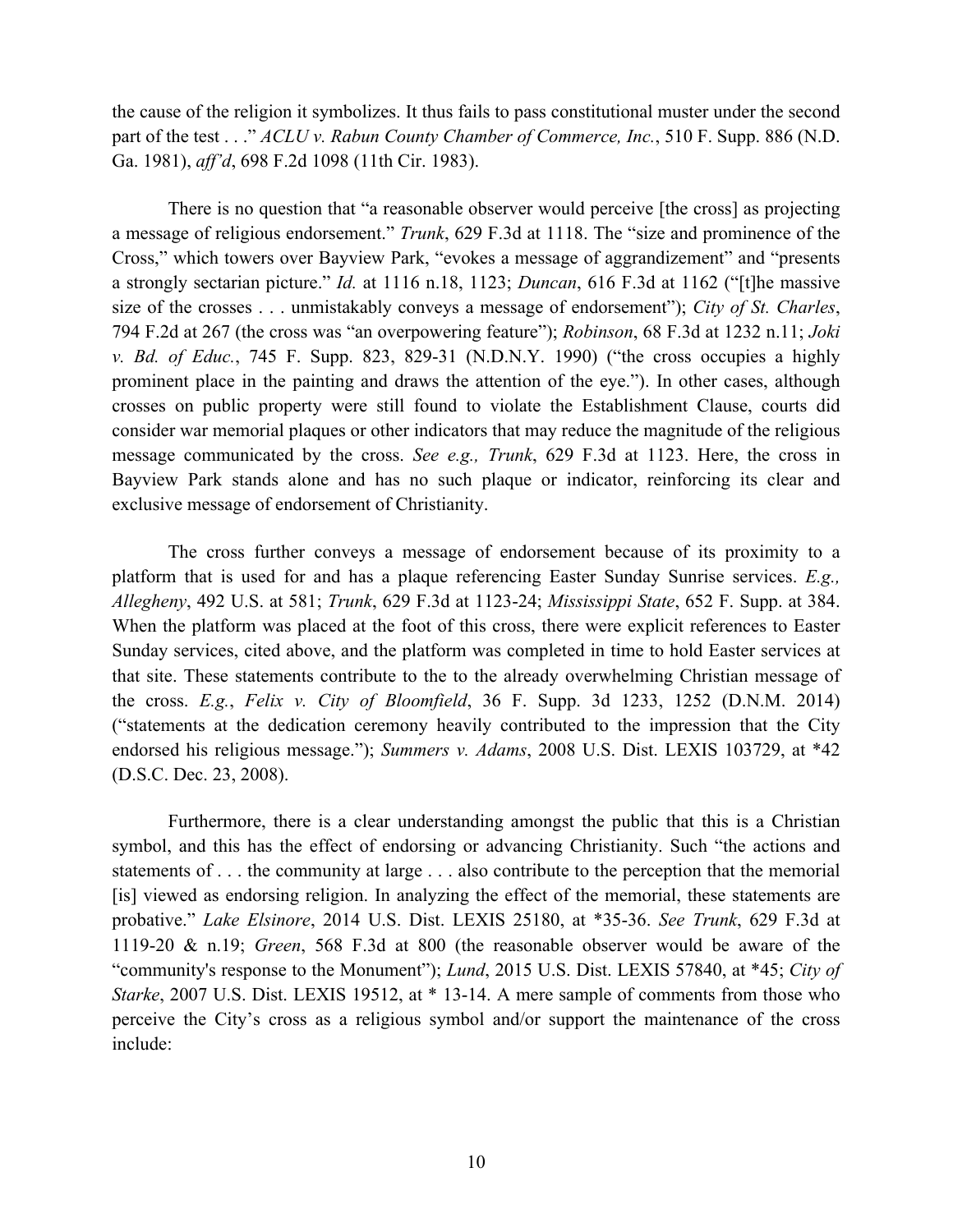"The Cross" in Bayview Park was erected in the 1940s or 50s (date unknown) by the Junior Chamber of Commerce (Jaycees). It was the centerpiece for the oncepopular Easter Sunday services, held there for decades and recently resumed by McIllwain Presbyterian Church.'- that is history in my book! what is your definition of history? ~Meghan Routt

"It has historical value to my family. We go down there with the kids every Easter and plant flowers to remember the one who died for our sins. 'His'story." ~Meghan Routt

BTW. It's 'Freedom OF Religion'. NOT, 'Freedom FROM Religion'. Plain and very simple. It's not just an American thing either. Many countries, even countries with State Religions have a 'Freedom OF Religion' stance. ... ~McCall Richardson

For the message of the cross is foolishness to those who are perishing, but to us who are being saved it is the power of God. 1 Corinthians 1:18. That is in the BIBLE, which is probably also offensive to you. What will you say to GOD about this matter when you see His face....and you most certainly will one of these days. I am praying for your eyes to be opened to the Truth and your spirit to be saved before it is too late! ~Nancy Huggins Peters

If it's offensive, don't take it down. Erect other religious icons. ~Crystal Lynn Huber

As a Christian, I enjoy seeing the Cross and in the past have often used it as a place of meditation and reflection. … ~Andrew Myers

Unlike everyone else on here, I definitely think that the cross at Bayview should be removed . . . [A]s being not a part of the system of religion, I've felt very uncomfortable for a long time around that religious symbol in Bayview, and I'd hate to think how people of other religious affiliations feel about the matter. ~Cooper Dalrymple

The right to religious freedom is granted by the Constitution of the United States. That allows us to practice, or not, our faith without persecution…. ~Dave Kelley

Through its apparent endorsement of Christianity, the City is sending a "stigmatic message to nonadherents 'that they are outsiders, not full members of the political community, and an accompanying message to adherents that they are insiders, favored members'" of the community. *Trunk*, 629 F.3d at 1109, 1125 (citations omitted). This "message violates the Establishment Clause." *Id.* at 1125. *See id*. at 1124-25 (the use of the "Christian symbol to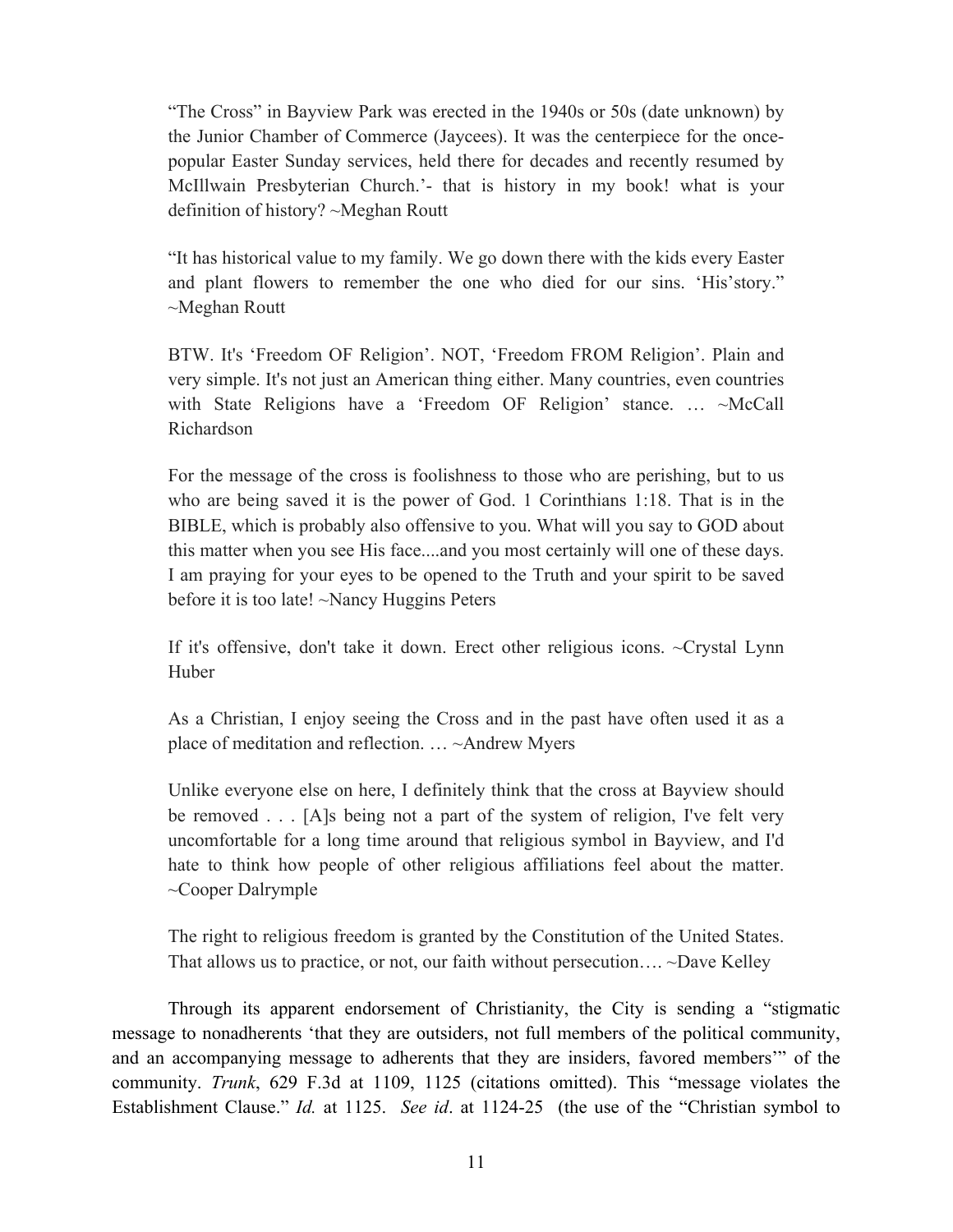honor all veterans sends a strong message of endorsement and exclusion. It suggests that the government is so connected to a particular religion that it treats that religion's symbolism as its own, as universal. To many non-Christian veterans, this claim of universality is alienating.").

The third *Lemon* prong, the question of excessive government entanglement with religion, is also violated here. Like the Establishment Clause generally, the prohibition on excessive government entanglement with religion "rests upon the premise that both religion and government can best work to achieve their lofty aims if each is left free from the other within its respective sphere." *McCollum v. Bd. of Educ.*, 333 U.S. 203, 212 (1948).<sup>5</sup> A "government act is more likely to be found unconstitutional if it generates religion-based political division." *Jewish War Veterans*, 695 F. Supp. at 14. This includes any "polarization of the community" generated by the religiously-tinged public debate about erecting a religious monument. *Id.* Indeed, several courts have specifically ruled that government cross displays foster unconstitutional entanglement with religion.<sup>6</sup> In this situation, "where the underlying issue is the deeply emotional one of Church-State relationships, the potential for seriously divisive political consequences needs no elaboration." *Comm. for Public Educ. & Religious Liberty v. Nyquist*, 413 U.S. 756, 797 (1973).

It bears emphasis that the most efficient way to resolve this constitutional violation is to remove this cross from Bayview Park. Although perhaps tempting as a means of skirting the spirit of the Establishment Clause, merely deeding this land to a private group will not resolve this dispute if such a deed is not executed in accordance with local, state and federal law and in accordance with the Constitution. *Mercier v. Fraternal Order of Eagles*, 395 F.3d 693, 702 (7th Cir. 2005) (sale of land was only upheld because there were no unusual or unlawful circumstances surrounding the sale that would void it). Specifically, this means that any organization that obtains land from the government must pay the fair market value for the land, the organization must assume all traditional duties associated with ownership, the property cannot be one that is "inextricably linked with the seat of government," and any "reasonable person walking past the Monument [must be able to] quickly recognize that the Monument . . . is not the property of the City." *Id.* at 698, 700, 703, 704. *See Wirtz v. City of South Bend*, 813 F. Supp. 2d 1051, 1068 (N.D. Ind. 2011). Furthermore, the City could not sell its land to an organization that is tantamount to a straw purchaser, thus leaving the City with continuing power to exercise duties of ownership. *Id.* at 703. And, the City cannot place religious or cross-related requirements in any such deed that would benefit those who would keep the monument but would harm any purchaser in the market who would remove the monument upon purchasing the

<sup>5</sup> *See also Tenafly Eruv Ass'n v. Borough of Tenafly*, 309 F.3d 144, 175 n.36 (3d Cir. 2002) ("'Entanglement' still matters, however, . . . in the rare case where government delegates civic power to a religious group.") (citing *Grumet* and *Larkin*).

<sup>6</sup> *See Rabun*, 698 F.2d at 1109-10 (affirming district court ruling that "the presence of the cross created a potential for political divisiveness"); *City of Starke*, 2007 U.S. Dist. LEXIS 19512, at \*19; *Mendelson*, 719 F. Supp. at 1071; *Jewish War Veterans*, 695 F. Supp. at 14 (war memorial cross was unconstitutional because it generated "religion-based political division.").